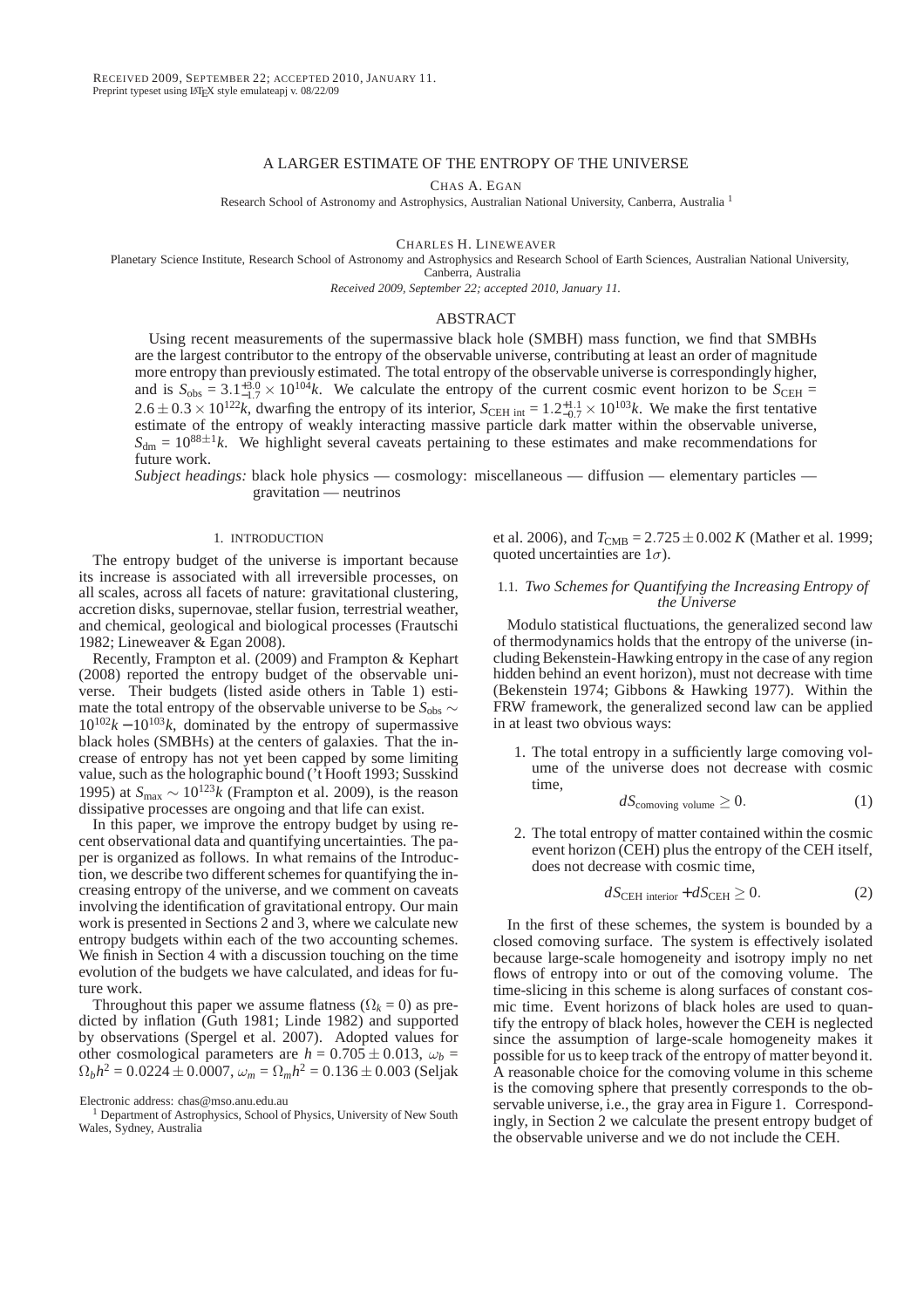The second scheme is similar to the first in that we timeslice along surfaces of constant cosmic time. However, here the system (yellow shade in Figure 1) is bounded by the time-dependent CEH instead of a comoving boundary. Migration of matter across the CEH is not negligible, and the CEH entropy (Gibbons & Hawking 1977) must be included in the budget to account for this (e.g. Davis et al. 2003). The present entropy of the CEH and its interior is calculated in Section 3.



FIG. 1.— These two panels show the particle horizon (see Equation 42 and Figure 9) and the cosmic event horizon (see Equation 46) as a function of time. The difference between the two panels is the spatial coordinate system used: the *x*-axis in the bottom panel is proper distance *D* and in the top panel it is comoving distance  $\chi \equiv \frac{D}{a}$ , where *a* is the cosmic scalefactor. The origin is chosen so that our galaxy is the central vertical dotted line. The other dotted lines represent distant galaxies, which are approximately comoving and recede as the universe expands. The region inside the particle horizon is the observable universe. The comoving volume that corresponds to the observable universe today, about 13.7 *Gyr* after the big bang, is filled gray. In scheme 1, the entropy within this comoving volume increases (or remains constant) with time. Alternatively, in scheme 2 the entropy within the event horizon (the region filled yellow), plus the entropy of the horizon itself, increases (or remains constant) with time.

## 1.2. *Entropy and Gravity*

It is widely appreciated that non-gravitating systems of particles evolve toward homogenous temperature and density distributions. The corresponding increase in the volume of momentum-space and position-space occupied by the constituent particles represents an increase in entropy. On the other hand, strongly gravitating systems become increasingly lumpy. With "lumpyness" naively akin to "orderliness", it is not as easy to see that the total entropy increases. In these systems the entropy is shared among numerous components, all of which must be considered.

For example, approximately collisionless long-range gravitational interactions between stars result in dynamical relaxation of galaxies (whereby bulk motions are dissipated and entropy is transferred to stars in the outer regions of the galaxy; Lynden-Bell 1967) and stellar evaporation from galaxies (whereby stars are ejected altogether, carrying with them energy, angular momentum and entropy, and allowing what remains behind to contract; e.g. Binney & Tremaine 2008). In more highly dissipative systems, i.e., accretion disks, non-gravitational interactions (viscosity and/or magnetorotational instability; Balbus & Hawley 2002) transfer angular momentum and dissipate energy and entropy.

In addition to these considerations, entropy also increases when gravitons are produced. A good example is the in-spiral of close binaries, such as the Hulse-Taylor binary pulsar system (Hulse & Taylor 1975; Weisberg & Taylor 2005). Gravitational waves emitted from the system extract orbital energy (and therefore entropy) allowing the system to contract.

The entropy of a general gravitational field is still not known. Penrose (1987, 1979, 2004) has proposed that it is related to the Weyl curvature tensor  $W_{\mu\nu\kappa\lambda}$ . In conformally flat spacetimes (such as an ideal FRW universe), the Weyl curvature vanishes and gravitational entropy is postulated to vanish (to limits imposed by quantum uncertainty). In clumpy spacetimes the Weyl curvature takes large values and the gravitational entropy is high. While Ricci curvature  $R_{\mu\nu}$  vanishes in the absence of matter, Weyl curvature may still be non-zero (e.g. gravitational waves traveling though empty space) and the corresponding gravitational entropy may be non-zero.

If these ideas are correct then the low gravitational entropy of the early universe comes from small primordial gravitational perturbations. Gravitational entropy then increases with the growing amplitude of linear density fluctuations parameterized through the matter power spectrum *P*(*k*). The present gravitational entropy, however, is expected to be dominated by the nonlinear overdensities (with large Weyl tensors) which have formed since matter-radiation equality.

In extreme cases, gravitational clumping leads to the formation of black holes. The entropy of black holes is well known (Bekenstein 1973; Hawking 1976; Strominger & Vafa 1996). The entropy of a Schwarzschild black hole is given by

$$
S_{\rm BH} = \frac{kc^3}{G\hbar} \frac{A}{4} = \frac{4\pi kG}{c\hbar} M^2
$$
 (3)

where  $A = \frac{16\pi G^2 M^2}{c^4}$  $\frac{G^2 M^2}{c^4}$  is the event-horizon area and *M* is the black hole mass.

Because gravitational entropy is difficult to quantify, we only include it in the two extremes: the thermal distribution of gravitons and black holes.

## 2. THE PRESENT ENTROPY OF THE OBSERVABLE UNIVERSE

The present entropy budget of the observable universe was estimated most recently by Frampton et al. (2009) and Frampton & Kephart (2008). Those papers and earlier work (Kolb & Turner 1981; Frautschi 1982; Penrose 2004; Bousso et al. 2007) identified the largest contributors to the entropy of the observable universe as black holes, followed distantly by the cosmic microwave background (CMB) and the neutrino background. The last column of Table 1 contains previous estimates of the entropy in black holes, the CMB and neutrinos, as well as several less significant components.

Sections  $2.1 - 2.7$  below describe the data and assumptions used to calculate our entropy densities (given in Column 2 of Table 1). Our entropy budget for the observable universe (Column 3 of Table 1) is then found by multiplying the entropy density by the volume of the observable universe *V*obs,

$$
S_i = s_i V_{\text{obs}} \tag{4}
$$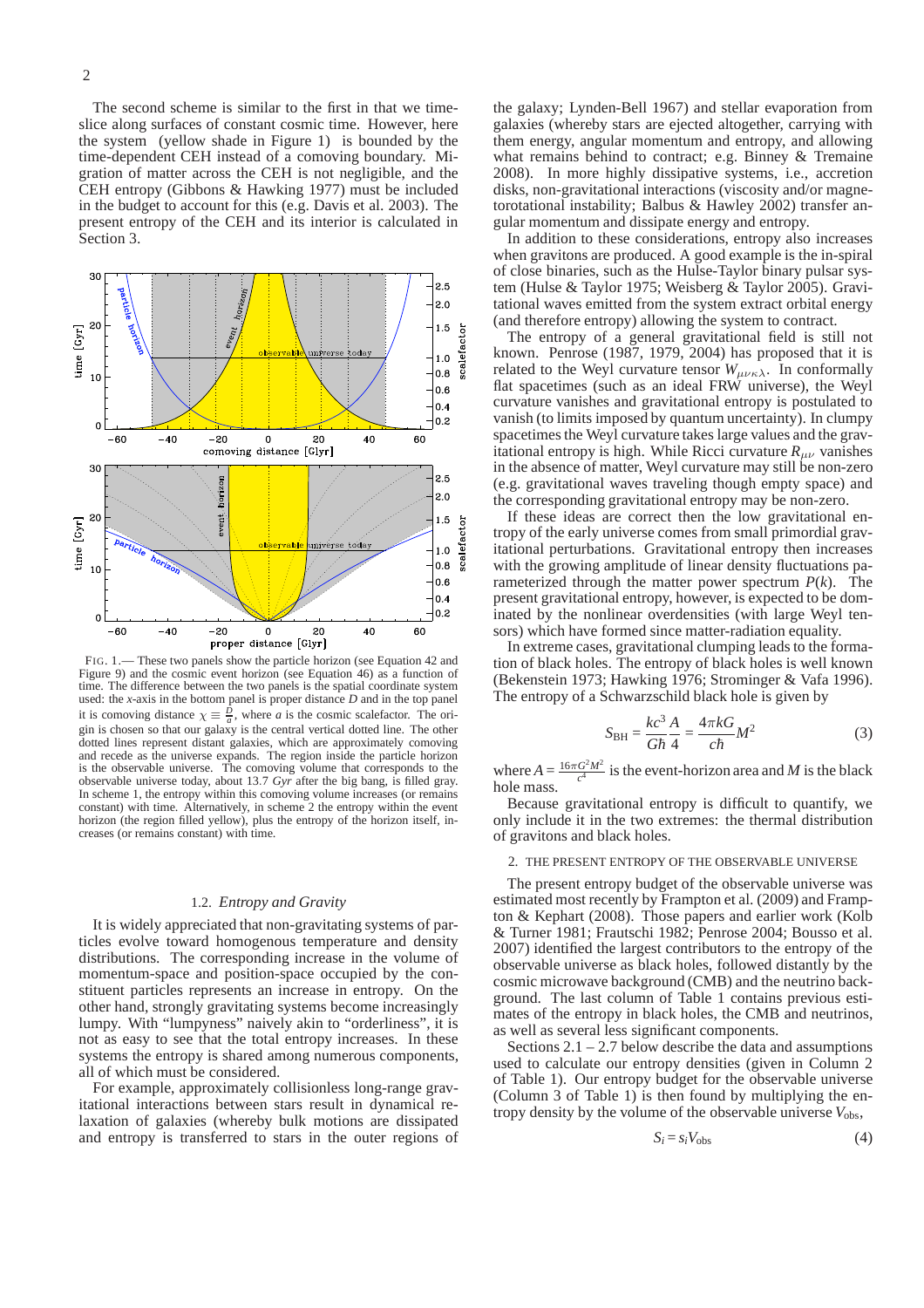where  $s_i$  is the entropy density of component *i*. The volume of the observable universe is (see Appendix)

$$
V_{\text{obs}} = 43.2 \pm 1.2 \times 10^4 \text{ Glyr}^3
$$
  
= 3.65 \pm 0.10 \times 10^{80} m^3. (5)

#### 2.1. *Baryons*

For a non-relativistic, non-degenerate gas the specific entropy (entropy per baryon) is given by the Sakur-Tetrode equation (e.g. Basu & Lynden-Bell 1990)

$$
(s/n_b) = \frac{k}{n_b} \sum_i n_i \ln \left[ Z_i(T) (2\pi m_i k T)^{\frac{3}{2}} e^{\frac{5}{2}} n_i^{-1} h^{-3} \right], \quad (6)
$$

where  $i$  indexes particle types in the gas,  $n_i$  is the  $i$ th particle type's number density, and  $Z_i(T)$  is its internal partition function. Basu & Lynden-Bell (1990) found specific entropies between 11 *k* and 21 *k* per baryon for main-sequence stars of approximately solar mass. For components of the interstellar medium (ISM) and intergalactic medium (IGM) they found specific entropies between 20  $k$  ( $H_2$  in the ISM) and 143  $k$ (ionized hydrogen in the IGM) per baryon.

The cosmic entropy density in stars *s*<sup>∗</sup> can be estimated by multiplying the specific entropy of stellar material by the cosmic number density of baryons in stars *nb*<sup>∗</sup>:

$$
s_* = (s/n_b)_* n_{b*} = (s/n_b)_* \frac{\rho_*}{m_p} = (s/n_b)_* \left[ \frac{3H^2}{8\pi G} \frac{\Omega_*}{m_p} \right].
$$
 (7)

Using the stellar cosmic density parameter  $\Omega_* = 0.0027 \pm 1$ 0.0005 (Fukugita & Peebles 2004), and the range of specific entropies for main-sequence stars around the solar mass (which dominate stellar mass), we find

$$
s_* = 0.26 \pm 0.12 \, k \, m^{-3}, \tag{8}
$$

$$
S_* = 9.5 \pm 4.5 \times 10^{80} \, k. \tag{9}
$$

Similarly, the combined energy density for the ISM and IGM is  $\Omega_{\text{gas}} = 0.040 \pm 0.003$  (Fukugita & Peebles 2004), and by using the range of specific entropies for ISM and IGM components, we find

$$
s_{\text{gas}} = 20 \pm 15 \, \text{km}^{-3},\tag{10}
$$

$$
S_{\text{gas}} = 7.1 \pm 5.6 \times 10^{81} \, k. \tag{11}
$$

The uncertainties in Equations (9) and (11) are dominated by uncertainties in the mass weighting of the specific entropies, but also include uncertainties in  $\Omega_*$ ,  $\Omega_{\text{gas}}$  and the volume of the observable universe.

## 2.2. *Photons*

The CMB photons are the most significant non-black hole contributors to the entropy of the observable universe. The distribution of CMB photons is thermal (Mather et al. 1994) with a present temperature of  $T<sub>γ</sub> = 2.725 \pm 0.002 K$  (Mather et al. 1999).

The entropy of the CMB is calculated using the equation for a black body (e.g. Kolb & Turner (1990)),

$$
s_{\gamma} = \frac{2\pi^2}{45} \frac{k^4}{c^3 \hbar^3} g_{\gamma} T_{\gamma}^3
$$
  
= 1.478 \pm 0.003 \times 10^9 k m<sup>-3</sup>, (12)

$$
S_{\gamma} = 2.03 \pm 0.15 \times 10^{89} k,\tag{13}
$$

where  $g_{\gamma} = 2$  is the number of photon spin states. The uncertainty in Equation (13) is dominated by uncertainty in the size of the observable universe.

The non-CMB photon contribution to the entropy budget (including starlight and heat emitted by the ISM) is somewhat less, at around  $10^{86}$ *k* (Frautschi 1982; Bousso et al. 2007; Frampton et al. 2009).

#### 2.3. *Relic Neutrinos*

The neutrino entropy cannot be calculated directly since the temperature of cosmic neutrinos has not been measured. Standard treaties of the radiation era (e.g. Kolb & Turner 1990; Peacock 1999) describe how the present temperature (and entropy) of massless relic neutrinos can be calculated from the well known CMB photon temperature. Since this background physics is required for Sections 2.4 and 2.5, we summarize it briefly here.

A simplifying feature of the radiation era (at least at known energies  $\leq 10^{12} eV$ ) is that the radiation fluid evolves adiabatically: the entropy density decreases as the cube of the increasing scalefactor  $s_{rad} \propto a^{-3}$ . The evolution is adiabatic because reaction rates in the fluid are faster than the expansion rate *H* of the universe. It is convenient to write the entropy density as

$$
s_{\rm rad} = \frac{2\pi^2}{45} \frac{k^4}{c^3 \hbar^3} g_{*S} T_\gamma^3 \propto a^{-3} \tag{14}
$$

where *g*<sup>∗</sup>*<sup>S</sup>* is the number of relativistic degrees of freedom in the fluid (with  $m < kT/c<sup>2</sup>$ ) given approximately by

$$
g_{*S}(T) \approx \sum_{bosons, i} g_i \left(\frac{T_i}{T_\gamma}\right)^3 + \sum_{fermions, j} \frac{7}{8} g_j \left(\frac{T_j}{T_\gamma}\right)^3. (15)
$$

For photons alone,  $g_{*S} = g_{\gamma} = 2$ , and thus Equation (14) becomes Equation (12). For photons coupled to an electronpositron component, such as existed before electron-positron annihilation,  $g_{*S} = g_{\gamma} + \frac{7}{8} g_{e\pm} = 2 + \frac{7}{8} 4 = \frac{11}{2}$ .

As the universe expands, massive particles annihilate, heating the remaining fluid. The effect on the photon temperature is quantified by inverting Equation (14),

$$
T_{\gamma} \propto a^{-1} g_{*S}^{-1/3}.
$$
 (16)

The photon temperature decreases less quickly than  $a^{-1}$  because  $g_{*s}$  decreases with time. Before electron-positron  $e^{\pm}$ annihilation the temperature of the photons was the same as that of the almost completely decoupled neutrinos. After  $e^{\pm}$ annihilation, heats only the photons, the two temperatures differ by a factor *C*,

$$
T_{\nu} = C T_{\gamma}.
$$
 (17)

A reasonable approximation  $C \approx (4/11)^{1/3}$  is derived by assuming that only photons were heated during  $e^{\pm}$  annihilation, where  $4/11$  is the ratio of  $g_{*S}$  for photons to  $g_{*S}$  for photons, electrons, and positrons.

Corrections are necessary at the  $10^{-3}$  level because neutrinos had not completely decoupled at *e* <sup>±</sup> annihilation (Gnedin & Gnedin 1998). The neutrino entropy density is computed assuming a thermal distribution with  $T_{\nu} = (4/11)^{1/3}T_{\gamma}$ , and we assign a 1% uncertainty.

$$
s_{\nu} = \frac{2\pi^2}{45} \frac{k^4}{c^3 \hbar^3} g_{\nu} \left(\frac{7}{8}\right) T_{\nu}^3
$$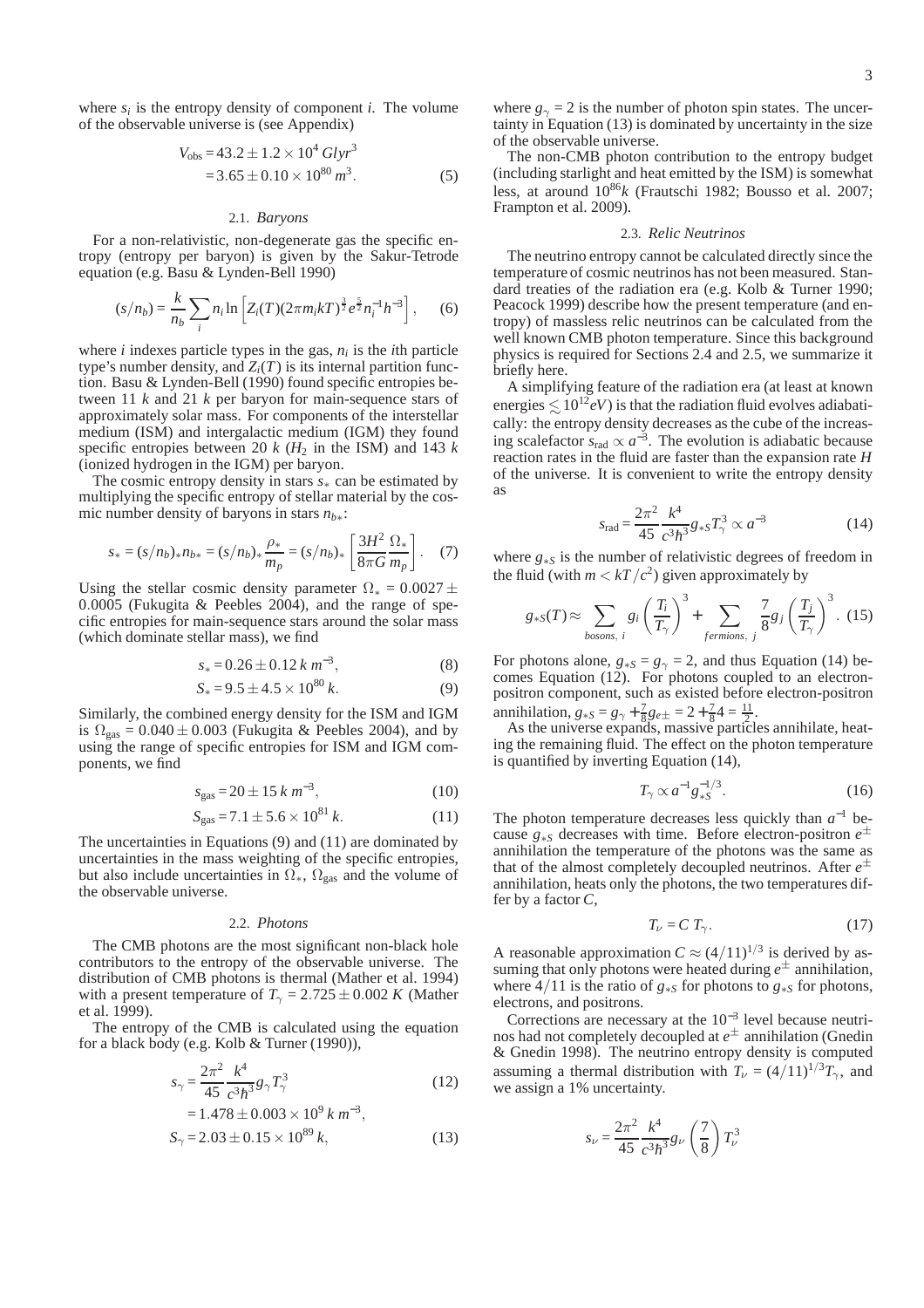TABLE 1 CURRENT ENTROPY OF THE OBSERVABLE UNIVERSE (SCHEME 1 ENTROPY BUDGET)

| Component                                       | Entropy Density s $[k \, m^{-3}]$  | Entropy $S[k]$                      | Entropy $S[k]$ (Previous Work)                 |
|-------------------------------------------------|------------------------------------|-------------------------------------|------------------------------------------------|
| <b>SMBHs</b>                                    | $8.4^{+8.2}_{-4.7}\times10^{23}$   | $3.1_{-1.7}^{+3.0} \times 10^{104}$ | $10^{101}$ [1], $10^{102}$ [2], $10^{103}$ [3] |
| Stellar BHs $(2.5-15 M_{\odot})$                | $1.6 \times 10^{17^{+0.6}_{-1.2}}$ | $5.9 \times 10^{97^{+0.6}_{-1.2}}$  | $10^{97}$ [2], $10^{98}$ [4]                   |
| Photons                                         | $1.478 \pm 0.003 \times 10^9$      | $5.40 \pm 0.15 \times 10^{89}$      | $10^{88}$ [1, 2, 4], $10^{89}$ [5]             |
| <b>Relic Neutrinos</b>                          | $1.411 \pm 0.014 \times 10^9$      | $5.16 \pm 0.15 \times 10^{89}$      | $10^{88}$ [2], $10^{89}$ [5]                   |
| <b>WIMP Dark Matter</b>                         | $5 \times 10^{7 \pm 1}$            | $2 \times 10^{88 \pm 1}$            |                                                |
| <b>Relic Gravitons</b>                          | $1.7 \times 10^{7^{+0.2}_{-2.5}}$  | $6.2 \times 10^{87^{+0.2}_{-2.5}}$  | $10^{86} [2, 3]$                               |
| ISM and IGM                                     | $20 \pm 15$                        | $7.1 \pm 5.6 \times 10^{81}$        |                                                |
| <b>Stars</b>                                    | $0.26 \pm 0.12$                    | $9.5 \pm 4.5 \times 10^{80}$        | $10^{79} [2]$                                  |
| <b>Total</b>                                    | $8.4^{+8.2}_{-4.7}\times10^{23}$   | $3.1_{-1.7}^{+3.0} \times 10^{104}$ | $10^{101}$ [1], $10^{102}$ [2], $10^{103}$ [3] |
| Tentative Components:                           |                                    |                                     |                                                |
| Massive Halo BHs (10 <sup>5</sup> $M_{\odot}$ ) | $10^{25}$                          | $10^{106}$                          | $10^{106}$ [6]                                 |
| Stellar BHs $(42-140 M_{\odot})$                | $8.5 \times 10^{18^{+0.8}_{-1.6}}$ | $3.1 \times 10^{99^{+0.8}_{-1.6}}$  |                                                |

NOTE. — Our budget is consistent with previous estimates from the literature with the exception that SMBHs, which dominate the budget, contain at least an order of magnitude more entropy as previously estimated, due to the contributions of black holes 100 times larger than those considered in previous budgets. Uncertainty in the volume of the observable universe (see Appendix) has been included in the quoted uncertainties. Massive halo black holes at 10<sup>5</sup> *M*<sup>⊙</sup> and stellar black holes in the range 42 − 140 *M*<sup>⊙</sup> are included tentatively since their existence is speculative. They are not counted in the budget totals. Previous work: [1] Penrose (2004), [2] Frampton et al. (2009), [3] Frampton & Kephart (2008), [4] Frautschi (1982), [5] Kolb & Turner (1981), [6] Frampton (2009b).

$$
= 1.411 \pm 0.014 \times 10^9 \, \text{km}^{-3}, \tag{18}
$$

where  $g_{\nu} = 6$  (3 flavors, 2 spin states each). The total neutrino entropy in the observable universe is then

$$
S_{\nu} = 5.16 \pm 0.14 \times 10^{89} k \tag{19}
$$

with an uncertainty dominated by uncertainty in the volume of the observable universe.

Neutrino oscillation experiments have demonstrated that neutrinos are massive by measuring differences between the three neutrino mass eigenstates (Cleveland et al. 1998; Adamson et al. 2008; Abe et al. 2008). At least two of the mass eigenstates are heavier than ∼ 0.009 *eV*. Since this is heavier than their current relativistic energy ( $\frac{k}{2}$  *C T*<sub>γ</sub> = 0.0001 *eV*; computed under the assumption that they are massless) at least two of the three masses are presently non-relativistic.

Expansion causes non-relativistic species to cool as  $a^{-2}$  instead of  $a^{-1}$ , which would result in a lower temperature for the neutrino background than suggested by Equation (17). The entropy density (calculated in Equation 18) and entropy (calculated in Equation 19) are unaffected by the transition to non-relativistic cooling since the cosmic expansion of relativistic and non-relativistic gases are both adiabatic processes (the comoving entropy is conserved, so in either case  $s \propto a^{-3}$ ).

We neglect a possible increase in neutrino entropy due to their infall into gravitational potentials during structure formation. If large, this will need to be considered in future work.

#### 2.4. *Relic Gravitons*

A thermal background of gravitons is expected to exist, which decoupled from the photon bath around the Planck time, and has been cooling as  $T_{\text{grav}} \propto a^{-1}$  since then. The photons cooled less quickly because they were heated by the annihilation of heavy particle species (Equation 16). Thus we can relate the current graviton temperature to the current photon temperature

$$
T_{\text{grav}} = \left(\frac{g_{*S}(t_0)}{g_{*S}(t_{\text{planck}})}\right)^{1/3} T_{\gamma},\tag{20}
$$

where *g*∗*S*(*t*planck) is the number of relativistic degrees of freedom at the Planck time and  $g_{*S}(t_0) = 3.91$  today (this is appropriate even in the case of massive neutrinos because they decoupled from the photon bath while they were still relativistic). Given the temperature of background gravitons, their entropy can be calculated as

$$
s_{\text{grav}} = \frac{2\pi^2}{45} \frac{k^4}{c^3 \hbar^3} g_{\text{grav}} T_{\text{grav}}^3 \tag{21}
$$

where  $g_{\text{grav}} = 2$ .

Figure 2 shows *g*<sup>∗</sup>*<sup>S</sup>* as a function of temperature. The function is well known for temperatures below about  $10^{12}eV$ , but is not known at higher temperatures. Previous estimates of the background graviton entropy have assumed  $g_{*S}(t_{\text{planck}})$  ~  $g_{*S}(10^{12}eV) = 106.75$  (Frampton et al. 2009; Frampton & Kephart 2008), but this should be taken as a lower bound on  $g_{*S}(t_{\text{planck}})$  yielding an upper bound on  $T_{\text{grav}}$  and  $s_{\text{grav}}$ .

To get a better idea of the range of possible graviton temperatures and entropies, we have adopted three values for  $g_{*S}(t_{\text{planck}})$ . As a minimum likely value we use  $g_{*S} = 200$ (Figure 2, thick blue line), which includes the minimal set of additional particles suggested by supersymmetry. As our middle value we use  $g_{*s} = 350$ , corresponding to the linear extrapolation of  $g_{*S}$  in  $\log(T)$  to the Planck scale (Figure 2, gray line). And as a maximum likely value we use  $g_{*S} = 10^5$ , corresponding to an exponential extrapolation (Figure 2, thin blue line).

The corresponding graviton temperatures today are (Equation 20)

$$
T_{\text{grav}} = 0.61_{-0.52}^{+0.12} \text{ K.}
$$
 (22)

Inserting this into Equation  $(21)$  we find the entropy in the relic graviton background to be

$$
s_{\text{grav}} = 1.7 \times 10^{7^{+0.2}} \, k \, m^{-3}, \tag{23}
$$

$$
S_{\text{grav}} = 6.2 \times 10^{87^{+0.2}_{-2.5}} \, k. \tag{24}
$$

It is interesting to note the possibility of applying Equation (20) in reverse, i.e., calculating the number of relativistic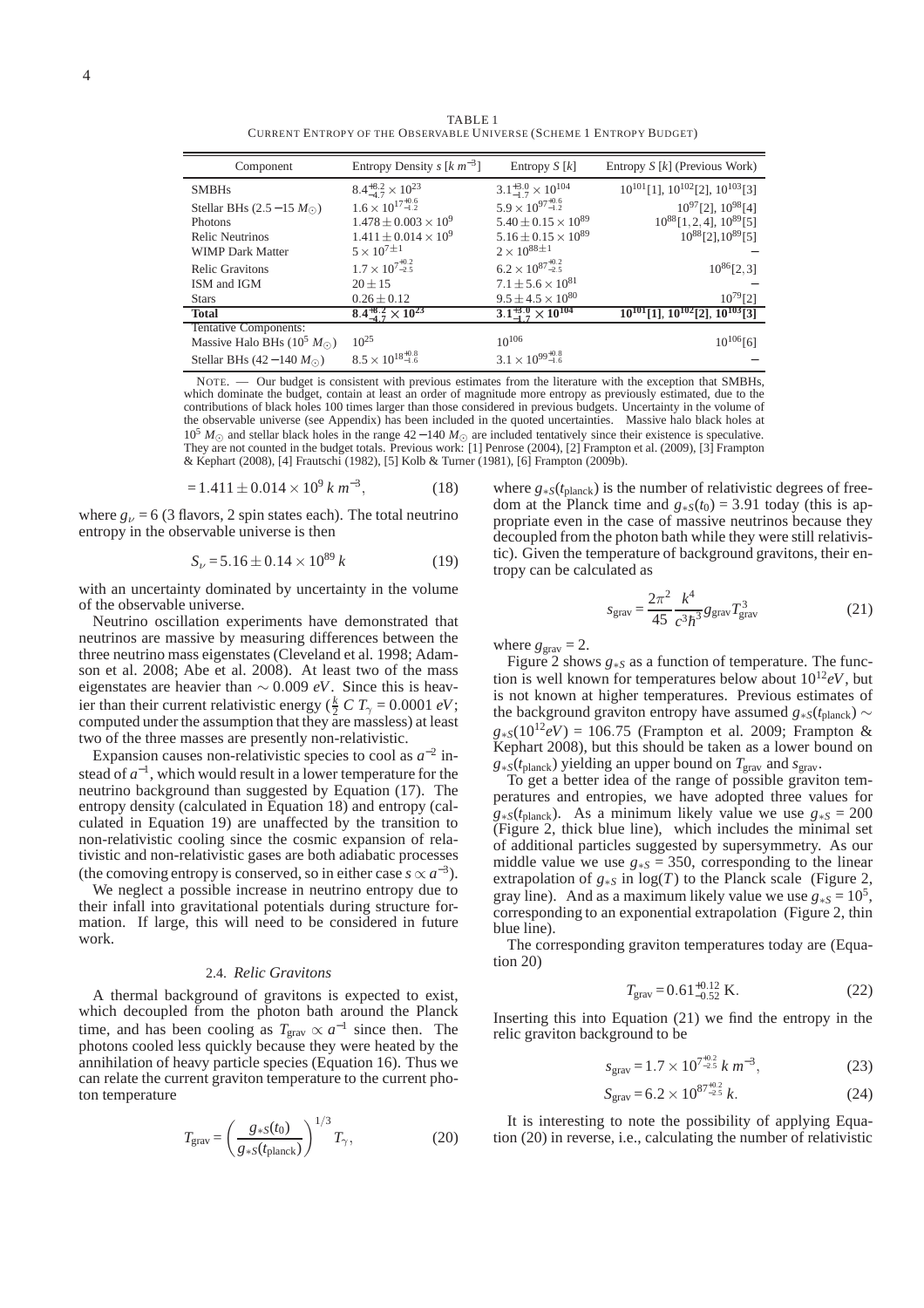



FIG. 2.— Number of relativistic degrees of freedom *g*∗*<sup>S</sup>* as a function of temperature, computed using the prescription given by Coleman & Roos (2003). All the particles of the standard model are relativistic at  $T \gtrsim 10^{12} eV$ and  $g_{*S}(10^{12} \text{ eV}) = 106.75$ . The value of  $g_{*S}$  is not known above  $T \sim 10^{12}$ . To estimate plausible ranges of values, we extrapolate *g*∗*<sup>S</sup>* linearly (gray line) and exponentially (thin blue line) in log(*T*). The minimum contribution to *g*∗*s* from supersymmetric partners is shown (blue bar) and taken to indicate a minimum likely value of *g*∗*<sup>S</sup>* at higher temperatures (thick blue line).

degrees of freedom at the Planck time using future measurements of the graviton background temperature.

### 2.5. *Dark Matter*

The most compelling interpretation of dark matter is as a weakly interacting superpartner (or weakly interacting massive particle, WIMP). According to this idea, dark matter particles decoupled from the radiation background at some energy above the particle mass.

If this interpretation is correct, the fraction of relativistic background entropy in dark matter at the time dark matter decoupled  $t_{dm \text{ dec}}$  is determined by the fraction of relativistic degrees of freedom that were associated with dark matter at that time (see Equation 14).

$$
s_{\rm dm} = \frac{g_{*S \text{ dm}}(t_{\rm dm \text{ dec}})}{g_{*S \text{ non-dm}}(t_{\rm dm \text{ dec}})} s_{\rm non-dm \text{ rad}}
$$
(25)

This can be evaluated at dark matter decoupling, or any time thereafter, since both  $s_{dm}$  and  $s_{non-dm}$  rad are adiabatic ( $\propto a^{-3}$ ).

We are unaware of any constraint on the number of superpartners that may collectively constitute dark matter. The requirements that they are only weakly interacting, and that they decouple at a temperature above their mass, are probably only satisfied by a few (even one) species. Based on these arguments, we assume  $g_{*S \, dm}(t_{dm \, dec}) \lesssim 20$  and  $g_{*S}(t_{dm \, dec}) \gtrsim$  106.75 which yields the upper limit

$$
\frac{g_{*S \text{ dm}}(t_{\text{dm dec}})}{g_{*S}(t_{\text{dm dec}})} \lesssim \frac{1}{5}.
$$
 (26)

On the other hand there may be many more degrees of freedom than suggested by minimal supersymmetry. By extrapolating *g*∗*<sup>S</sup>* exponentially beyond supersymmetric scales (to  $10^{15}$  *eV*), we find  $g_{*S}(t_{dm \text{ dec}}) \lesssim 800$ . In the simplest case, dark matter is a single scalar particle so  $g_{*S \text{ dm}}(t_{dm \text{ dec}}) \gtrsim 1$ and we take as a lower limit

$$
\frac{g_{*S \text{ dm}}(t_{\text{dm dec}})}{g_{*S \text{ non-dm}}(t_{\text{dm dec}})} \gtrsim \frac{1}{800}.
$$
 (27)

Inserting this into Equation (25) at the present day gives

$$
s_{\rm dm} = 5 \times 10^{7 \pm 1} \, k \, m^{-3},\tag{28}
$$

where we have used the estimated limits given in Equations (26) and (27) and taken *s*non−dm rad to be the combined entropy of neutrinos and radiation today (Equations 12 and 18). The corresponding estimate for the total dark matter entropy in the observable universe is

$$
S_{\rm dm} = 2 \times 10^{88 \pm 1} \, k. \tag{29}
$$

As with our calculated neutrino entropy, our estimates here carry the caveat that we have not considered changes in the dark matter entropy associated with gravitational structure formation.

### 2.6. *Stellar Black Holes*

In the top panel of Figure 3 we show the stellar initial mass function (IMF) parameterized by

$$
\frac{dn_{\text{initial}}}{d\log(M)} \propto \left(\frac{M}{M_{\odot}}\right)^{\alpha+1},\tag{30}
$$

with  $\alpha = -1.35$  at  $M < 0.5 M_{\odot}$  and  $\alpha = -2.35^{+0.65}_{-0.35}$  at  $M \ge$  $0.5M_{\odot}$  (Elmegreen 2007). We also show the present distribution of main-sequence stars, which is proportional to the initial distribution for  $M \leq 1 M_{\odot}$ , but which is reduced by a factor of  $(M/M_{\odot})^{-2.5}$  for heavier stars (Fukugita & Peebles 2004).

$$
\frac{dn_{\text{present}}}{d\log(M)} = \begin{cases}\n\frac{dn_{\text{initial}}}{d\log(M)}, & \text{for } M < 1M_{\odot} \\
\frac{dn_{\text{initial}}}{d\log(M)} \left(\frac{M}{M_{\odot}}\right)^{-2.5}, & \text{for } M \ge 1M_{\odot}\n\end{cases} (31)
$$

The initial and present distributions are normalized using the present cosmic density of stars,  $\Omega_* = 0.0027 \pm 0.0005$ (Fukugita & Peebles 2004).

The yellow fill in the top panel represents stars of mass  $1M_{\odot}$  ≤  $M$  ≤  $8M_{\odot}$ , which died leaving white dwarf remnants of mass  $M \leq 1.4M_{\odot}$  (yellow fill, bottom panel). The blue fill represents stars of mass  $8M_{\odot} \lesssim M \lesssim 25M_{\odot}$ , which died and left neutron star remnants of mass  $1.4M_{\odot} \leq M \leq$ 2.5*M*<sub>☉</sub>. The light gray area represents stars of mass  $25M_{\odot}$   $\lesssim$ *M* ≤ 42*M*⊙ which became black holes of mass 2.5*M*⊙ ≤ *M* ≤  $15M_{\odot}$  via supernovae (here we use the simplistic final-initial mass function of Fryer & Kalogera (2001)). Stars larger than ∼ 42*M*<sup>⊙</sup> collapse directly to black holes, without supernovae, and therefore retain most of their mass (dark gray regions; Fryer & Kalogera 2001; Heger et al. 2005).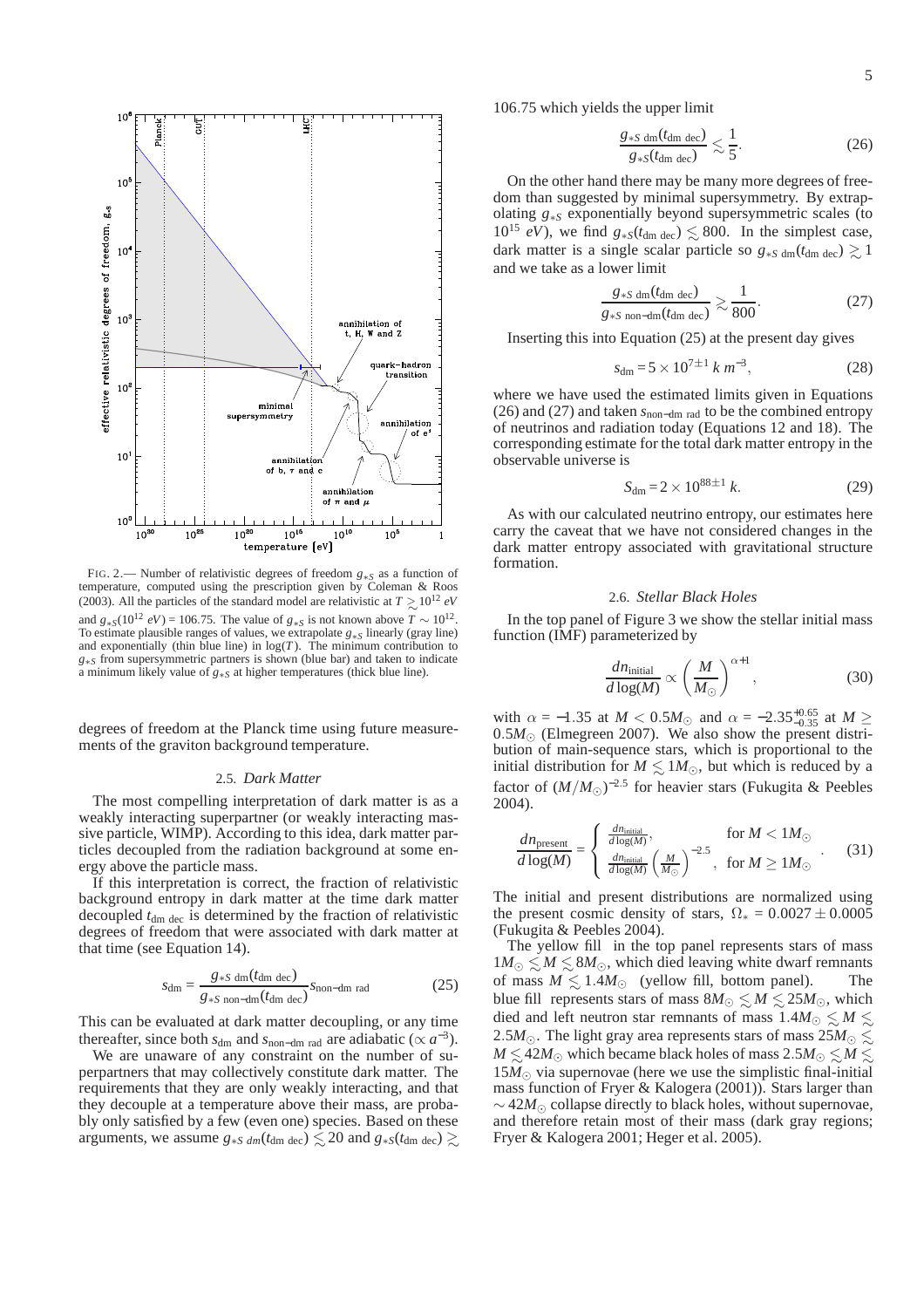

FIG. 3.— Progenitors in the IMF (top panel) evolve into the distribution of remnants in the bottom panel. The shape of the present main-sequence mass function differs from that of the IMF (top panel) by the stars that have died leaving white dwarfs (yellow), neutron stars (blue), and black holes (light and dark gray). The present distribution of remnants is shown in the bottom panel. Black holes in the range  $2.5M_{\odot} \lesssim M \lesssim 15M_{\odot}$  (light gray) have been observationally confirmed. They form from progenitors in the range 25 $M_{\odot} \lesssim$  $M \sim 42 M_{\odot}$  via core collapse supernova and fallback, and we calculate their entropy to be  $5.9 \times 10^{97_{-1.2}^{+0.6}}$ *k*. Progenitors above about 42  $M_{\odot}$  may evolve directly to black holes without significant loss of mass (dark gray) and may carry much more entropy, but this population has not been observed. The green curve, whose axis is on the right, shows the mass distribution of stellar black hole entropies in the observable universe.

Integrating Equation (3) over stellar black holes in the range  $M \leq 15M_{\odot}$  (the light gray fill in the bottom panel of Figure 3) we find

$$
S_{\text{SBH (M<15M\odot)}} = 1.6 \times 10^{17^{+0.6}_{-1.2}} \, k \, m^{-3},\tag{32}
$$

$$
S_{\rm SBH (M<15M_{\odot})} = 5.9 \times 10^{97^{+0.6}_{-1.2}} k,
$$
\n(33)

which is comparable to previous estimates of the stellar black hole entropy (see Table 1). Our uncertainty is dominated by uncertainty in the slope of the IMF, but also includes uncertainty in the normalization of the mass functions and uncertainty in the volume of the observable universe.

If the IMF extends beyond  $M \gtrsim 42M_{\odot}$  as in Figure 3, then these higher mass black holes (the dark gray fill in the bottom panel of Figure 3) may contain more entropy than black holes of mass  $\widetilde{M}$  < 15  $M_{\odot}$  (Equation 32). For example, if the Salpeter IMF is reliable to  $M = 140 M_{\odot}$  (the Eddington limit and the edge of Figure 3), then black holes in the mass range 42 - 140  $M_{\odot}$  would contribute about 3.1  $\times$  10<sup>99†1.6</sup> *k* to the entropy of the observable universe. Significantly less is known about this potential population, and should be considered a tentative contribution in Table 1.

#### 2.7. *Supermassive Black Holes*

Previous estimates of the SMBH entropy (Penrose 2004; Frampton et al. 2009; Frampton & Kephart 2008) have assumed a typical SMBH mass and a number density and yield  $S_{\text{SMBH}} = 10^{101} - 10^{103}k$ . Below we use the SMBH mass function as measured recently by Graham et al. (2007). Assuming a three-parameter Schechter function

$$
\frac{dn}{d\log(M)} = \phi_* \left(\frac{M}{M_*}\right)^{\alpha+1} \exp\left[1 - \left(\frac{M}{M_*}\right)\right] \tag{34}
$$

(number density per logarithmic mass interval) they find  $\phi_* =$  $0.0016 \pm 0.0004 \; Mpc^{-3}$ ,  $M_* = 2.9 \pm 0.7 \times 10^8 \; M_{\odot}$ , and  $\alpha =$  $-0.30 \pm 0.04$ . The data and best-fit model are shown in black in Figure 4.



FIG. 4.— The black curve, whose axis is on the left, is the SMBH mass function from Graham et al. (2007), i.e., the number of supermassive black holes per  $Mpc<sup>3</sup>$  per logarithmic mass interval. The green curve, whose axis is on the right, shows the mass distribution of SMBH entropies in the observable universe.

We calculate the SMBH entropy density by integrating Equation (3) over the SMBH mass function,

$$
s = \frac{4\pi kG}{c\hbar} \int M^2 \left(\frac{dn}{d\log(M)}\right) d\log(M). \tag{35}
$$

The integrand is plotted using a green line in Figure 4 showing that the contributions to SMBH entropy are primarily due to black holes around  $\sim 10^9 M_{\odot}$ . The SMBH entropy is found to be

$$
s_{\text{SMBH}} = 8.4^{+8.2}_{-4.7} \times 10^{23} \, \text{k} \, \text{m}^{-3},\tag{36}
$$

$$
S_{\text{SMBH}} = 3.1^{+3.0}_{-1.7} \times 10^{104} \, k. \tag{37}
$$

The uncertainty here includes uncertainties in the SMBH mass function and uncertainties in the volume of the observable universe. This is at least an order of magnitude larger than previous estimates (see Table 1). The reason for the difference is that the (Graham et al. 2007) SMBH mass function contains larger black holes than assumed in previous estimates.

Frampton (2009a,b) has suggested that intermediate mass black holes in galactic halos may contain more entropy than SMBHs in galactic cores. For example, according to the massive astrophysical compact halo object (MACHO) explanation of dark matter, intermediate mass black holes in the mass range  $10^2 \cdot 10^5 M_{\odot}$  may constitute dark matter. Assuming  $10^5$  *M*<sub> $\odot$ </sub> black holes, these objects would contribute up to  $10^{106}$  *k* to the entropy of the observable universe (Frampton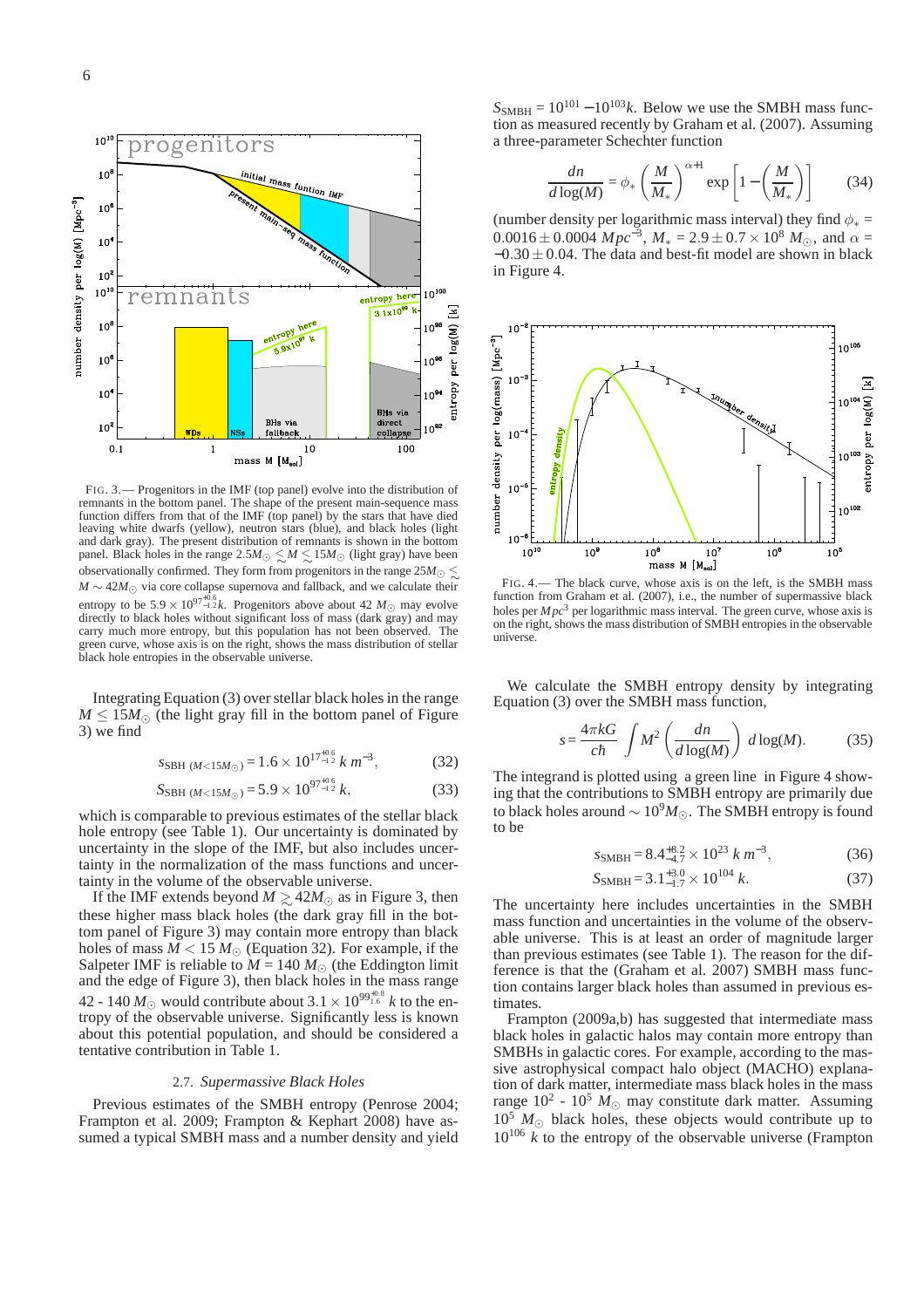

FIG. 5.— Whether or not the total black hole entropy is dominated by SMBHs depends on the yet-unquantified number of intermediate mass black holes.

2009b). Whether or not this is so depends on the number density and mass distribution of this population. Figure 5 combines Figures 3 and 4 and shows what intermediate black hole number densities would be required.

### 3. THE ENTROPY OF THE COSMIC EVENT HORIZON AND ITS INTERIOR

In this section we calculate the entropy budget for scheme 2 (refer to discussion in Section 1.1). Scheme 2 differs from scheme 1 in two ways: first, along with the components previously considered (and listed in Table 1), here we consider the CEH as an additional entropy component; and second, the volume of interest is that within the event horizon not the particle horizon (or observable universe).

The proper distance to the CEH is generally timedependent, increasing when the universe is dominated by an energy component with an equation of state *w* > −1 (radiation and matter) and remaining constant when the universe is dark energy dominated (assuming a cosmological constant,  $w = -1$ ). Since our universe is presently entering dark energy domination, the growth of the event horizon has slowed, and it is almost as large now as it will ever become (bottom panel of Figure 1). In the Appendix, we calculate the present radius and volume of the CEH

$$
R_{\text{CEH}} = 15.7 \pm 0.4 \text{ Glyr},\tag{38}
$$

$$
V_{\text{CEH}} = 1.62 \pm 0.12 \times 10^4 \text{ Glyr}^3
$$
  
= 1.37 \pm 0.10 \times 10^{79} m<sup>3</sup>. (39)

We also calculate the present entropy of the CEH (following Gibbons & Hawking 1977),

$$
S_{\text{CEH}} = \frac{kc^3}{G\hbar} \frac{A}{4}
$$
  
=  $\frac{kc^3}{G\hbar} \pi R_{\text{CEH}}^2$   
= 2.6 ± 0.3 × 10<sup>122</sup> k. (40)

Entropies of the various components within the CEH are calculated using the entropy densities  $s_i$  from Section 2:

$$
S_i = s_i V_{\text{CEH}} \tag{41}
$$

Table 2 shows that the cosmic event horizon contributes almost 20 orders of magnitude more entropy than the next largest contributor, supermassive black holes.

### 4. DISCUSSION

The second law of thermodynamics holds that the entropy of an isolated system increases or remains constant, but does not decrease. This has been applied to the large-scale universe in at least two ways (Equation 1 and 2). The first scheme requires the entropy in a comoving volume of the universe to not decrease. The second scheme requires the entropy of matter contained within the event horizon, plus the entropy of the event horizon, to not decrease.

We have calculated improved estimates of the current entropy budget under scheme 1 (normalized to the current observable universe) and scheme 2. These are given in Tables 1 and 2, respectively.

The entropy of dark matter has not been calculated previously. We find that dark matter contributes  $10^{88 \pm 1}$  k to the entropy of the observable universe. We note that the neutrino and dark matter estimates do not include an increase due to their infall into gravitational potentials during structure formation. It is not clear to us a priori whether this noninclusion is significant, but it may be since both components are presently non-relativistic. This should be investigated in future work.

Previous estimates of the relic graviton entropy have assumed that only the known particles participate in the relativistic fluid of the early universe at  $t \gtrsim t_{\text{planck}}$ . In terms of the number of relativistic degrees of freedom, this means *g*<sup>∗</sup>*<sup>S</sup>* → 106.75 at high temperatures. However, additional particles are expected to exist, and thus *g*<sup>∗</sup>*<sup>S</sup>* is expected to become larger as  $t \rightarrow t_{\text{planck}}$ . In the present work, we have calculated the relic graviton entropy corresponding to three high-energy extrapolations of *g*<sup>∗</sup>*<sup>S</sup>* (constant, linear growth and exponential growth) and reported the corresponding graviton temperatures and entropies.

In this paper, we have computed the entropy budget of the observable universe today  $S_{obs}(t = t_0)$ . Figure 6 illustrates the evolution of the entropy budget under scheme 1, i.e., the entropy in a comoving volume (normalized to the current observable universe). For simplicity, we have included only the most important components.

At the far-left of the figure, we show a brief period of inflation. During this period all of the energy is in the inflaton (Guth 1981; Linde 1982), which has very few degrees of freedom and low entropy (blue fill; Linde 2009; Steinhardt 2009). Inflation ends with a period of reheating somewhere between the Planck scale ( $10^{-45}$ *s*) and the GUT scale ( $10^{-35}$ *s*), during which the inflaton's energy is transferred into a relativistic fluid (yellow fill). During reheating, the entropy increases by many orders of magnitude. After reheating, the constitution of the relativistic fluid continues to change, but the changes occur reversibly and do not increase the entropy.

After a few hundred million years ( $\sim 10^{16}$ s), the first stars form from collapsing clouds of neutral hydrogen and helium. Shortly thereafter the first black holes form. The entropy in stellar black holes (light gray) and SMBHs (dark gray) increases rapidly during galactic evolution. The budget given in Table 1 is a snapshot of the entropies at the present time  $(4.3 \times 10^{17} s)$ . Over the next  $10^{26} s$ , the growth of structures larger than about  $10^{14} M_{\odot}$  will be halted by the acceleration of the universe. Galaxies within superclusters will merge and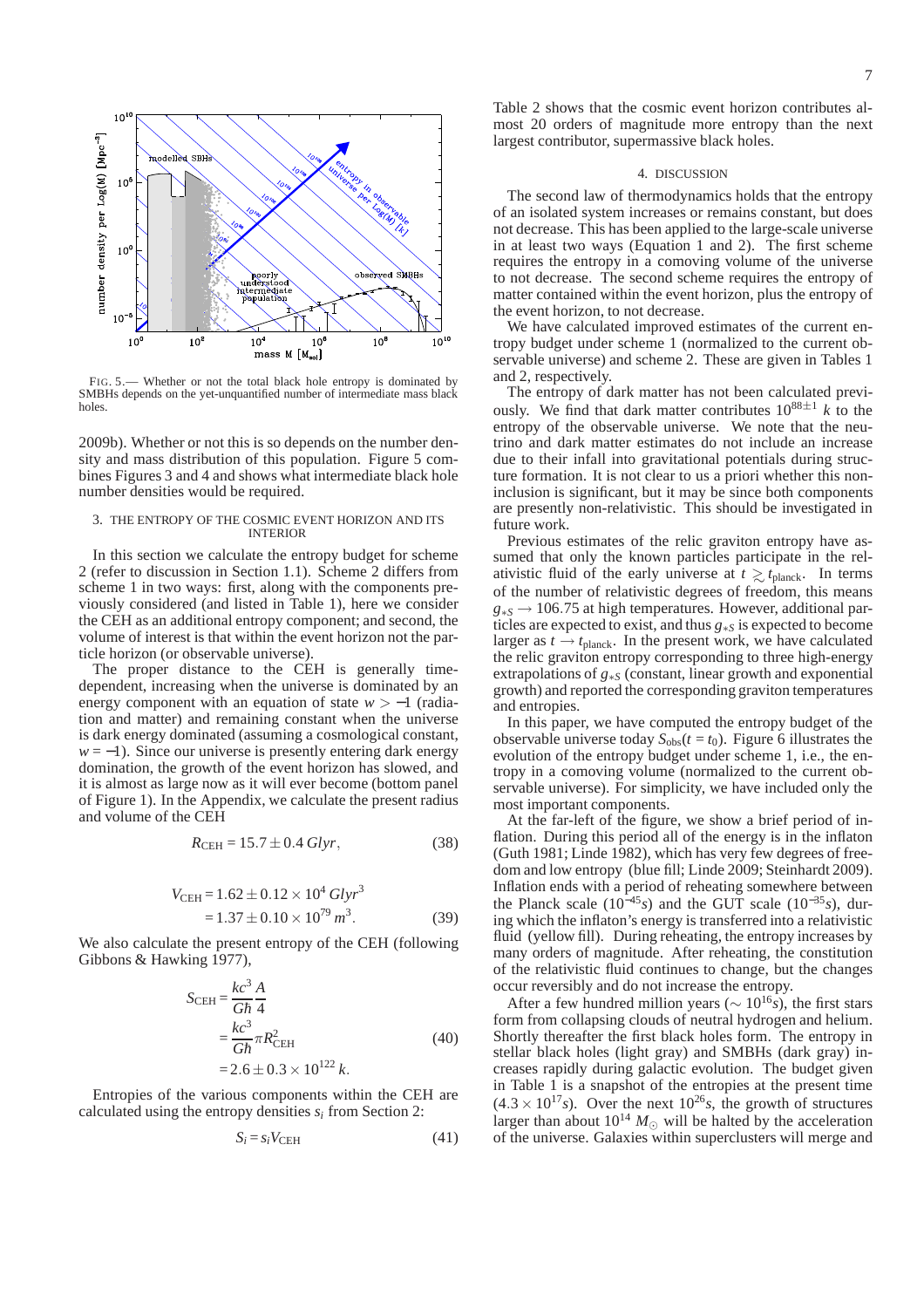| Component                           | Entropy $S[k]$                           |  |
|-------------------------------------|------------------------------------------|--|
| Cosmic Event Horizon                | $2.6 \pm 0.3 \times 10^{122}$            |  |
| <b>SMBHs</b>                        | $1.2^{+1.1}_{-0.7}\times10^{103}$        |  |
| Stellar BHs $(2.5-15 M_{\odot})$    | $2.2 \times 10^{96^{+0.6}_{-1.2}}$       |  |
| <b>Photons</b>                      | $2.03 \pm 0.15 \times 10^{88}$           |  |
| Relic Neutrinos                     | $1.93 \pm 0.15 \times 10^{88}$           |  |
| <b>WIMP</b> Dark Matter             | $6 \times 10^{86 \pm 1}$                 |  |
| <b>Relic Gravitons</b>              | $2.3 \times 10^{86^{+0.2}_{-3.1}}$       |  |
| ISM and IGM                         | $2.7 \pm 2.1 \times 10^{80}$             |  |
| <b>Stars</b>                        | $3.5 \pm 1.7 \times 10^{78}$             |  |
| <b>Total</b>                        | $2.6 \pm \overline{0.3 \times 10^{122}}$ |  |
| Tentative Components:               |                                          |  |
| Massive Halo BHs $(10^5 M_{\odot})$ | $10^{104}$                               |  |
| Stellar BHs $(42-140 M_{\odot})$    | $1.2 \times 10^{98^{+0.8}_{-1.6}}$       |  |

NOTE. — This budget is dominated by the cosmic event horizon entropy. While the CEH entropy should be considered as an additional component in scheme 2, it also corresponds to the holographic bound ('t Hooft 1993) on the possible entropy of the other components and may represent a significant overestimate. Massive halo black holes at  $10^5$  *M*<sub>☉</sub> and stellar black holes in the range  $42 - 140 M_{\odot}$  are included tentatively since their existence is speculative.



FIG. 6.— The entropy in a comoving volume (normalized to the present observable universe). This figure illustrates the time-dependence of the scheme 1 entropy budget. N.B.  $10^{10^{100}} = 1$  googolplex.

those in the outer limits will be ejected. The final masses of SMBHs will be  $\sim 10^{10} M_{\odot}$  (Adams & Laughlin 1997) with the entropy dominated by those with  $M \sim 10^{12} M_{\odot}$ .

Stellar black holes will evaporate away into Hawking radiation in about 10<sup>80</sup>*s* and SMBHs will follow in 10<sup>110</sup>*s*. The decrease in black hole entropy is accompanied by a compensating increase in radiation entropy. The thick black line in Figure 6 represents the radiation entropy growing as black holes evaporate. The asymptotic future of the entropy budget, under scheme 1, will be radiation dominated.

Figure 7 illustrates the evolution of the entropy budget under scheme 2, i.e., the entropy within the CEH, plus the entropy of the CEH.

Whereas in scheme 1 we integrate over a constant comoving volume, here the relevant volume is the event horizon.



FIG. 7.— Entropy of matter within the CEH, and the entropy of the cosmic event horizon. This figure illustrates the time dependence of the scheme 2 entropy budget. Note: the horizontal axis is shorter than in Figure 6.

The event horizon is discussed in some detail in the Appendix. During radiation domination, the comoving radius of the CEH is approximately constant (the proper distance grows as  $R_{\text{CEH}} \propto a$ ) and in the dark energy dominated future, it is a constant proper distance ( $R_{\text{CEH}}$  = constant). The few logarithmic decades around the present time cannot be described well by either of these.

Since the event horizon has been approximately comoving in the past, the left half of Figure  $\overline{7}$  is almost the same as in Figure 6 except that we have included the event horizon entropy (green fill). The event horizon entropy dominates this budget from about 10<sup>−</sup><sup>16</sup>*s*.

After dark energy domination sets in, the CEH becomes a constant proper distance. The expansion of the universe causes comoving objects to recede beyond the CEH. On aver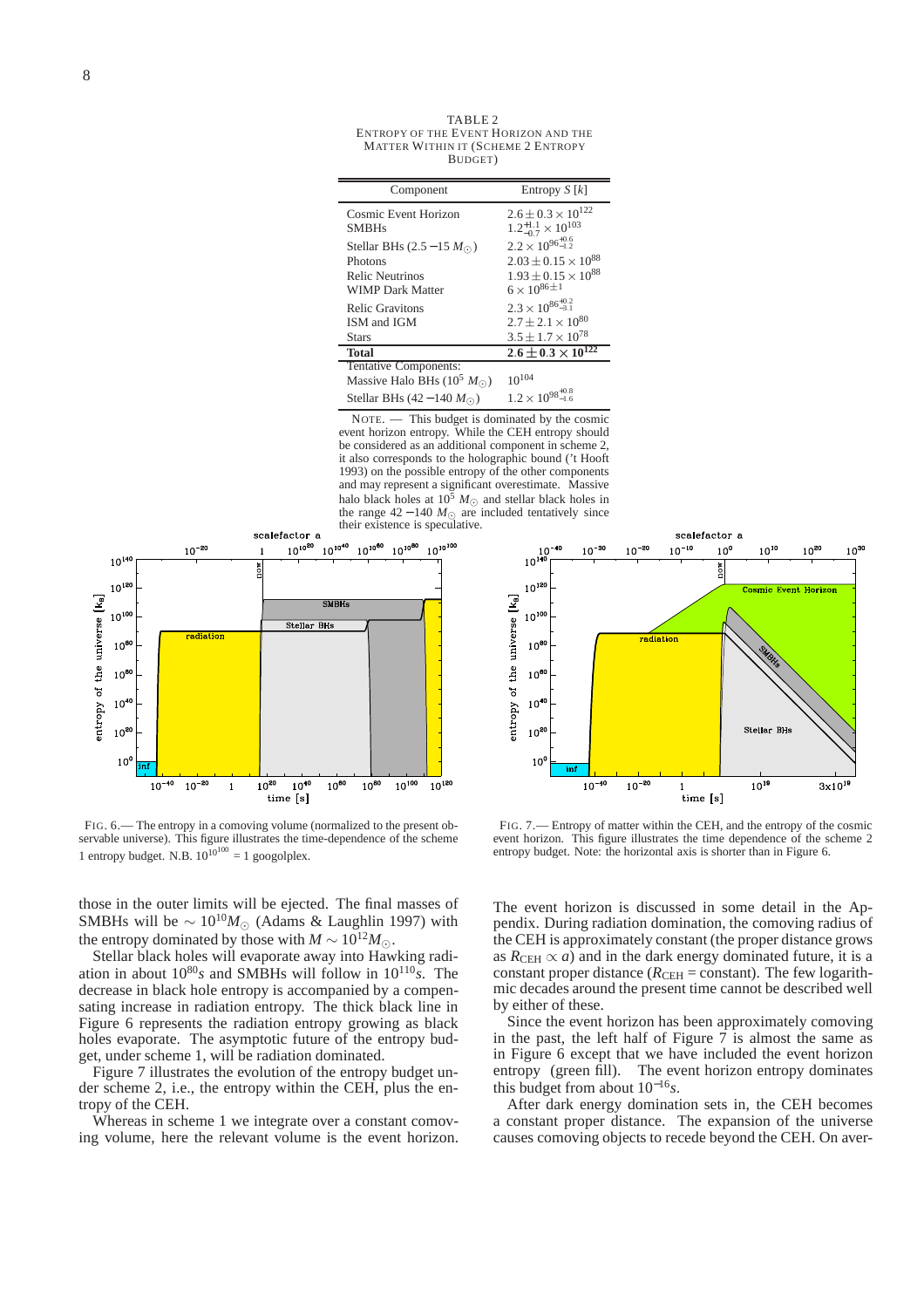age, the number of galaxies, black holes, photons etc. within our CEH decreases as  $a^{-3}$ . The stellar and SMBH entropy contained within the CEH decreases accordingly (decreasing gray filled regions).

The decreasing black hole entropy (as well as other components not shown) is compensated by the asymptotically growing CEH entropy (demonstrated explicitly for a range of scenarios in Davis et al. 2003), and thus the second law of thermodynamics is satisfied. See Egan & Lineweaver (2010, in preparation) for further discussion of the time-dependence of the entropy of the universe.

## ACKNOWLEDGMENTS

We are grateful for many useful discussions with Tamara Davis, Ken Freeman, Pat Scott, Geoff Bicknell, Mike Turner, Andrei Linde, and Paul Steinhardt. C.A.E. thanks Anna Fransson for financial support and the Research School of Astronomy and Astrophysics, Australian National University, for its hospitality during the preparation of this paper.

### APPENDIX: THE OBSERVABLE UNIVERSE AND THE COSMIC EVENT HORIZON

Here we calculate the radius and volume of the observable universe (for use in Section 2); and we calculate the radius, volume, and entropy of the CEH (for use in Section 3). We use numerical methods to track the propagation of errors from the cosmological parameters.

The radius of the observable universe (or particle horizon) is

$$
R_{\rm obs} = a(t) \int_{t'=0}^{t} \frac{c}{a(t')} dt'. \tag{42}
$$

Here  $a(t)$  is the time-dependent scalefactor of the universe given by the Friedmann equation for a flat cosmology

$$
\frac{da}{dt} = \sqrt{\frac{\Omega_r}{a^2} + \frac{\Omega_m}{a} + \frac{\Omega_\Lambda}{a^{-2}}}. \tag{43}
$$

Hubble's constant and the matter density parameter are taken from Seljak et al. (2006):  $h = H/100$   $km s^{-1}$   $Mpc^{-1} = 0.705 \pm 10^{-1}$ 0.013,  $\omega_m = \Omega_m h^2 = 0.136 \pm 0.003$ . The radiation density is calculated from the observed CMB temperature,  $T_{\text{CMB}} =$  $2.725 \pm 0.002 K$  (Mather et al. 1999), using  $\Omega_r = \frac{8\pi G}{3H^2} \frac{\pi^2 k^4 T^4}{15c^5 \bar{h}^3}$  $\frac{\pi^2 k}{15c^5 \bar{h}^3}$ The vacuum energy density parameter is determined by flatness,  $\Omega_{\Lambda} = 1 - \Omega_{r} - \Omega_{m}$ .

A distribution of  $R_{obs}$  values is built up by repeatedly evaluating Equation (42) at the present time (defined by  $a(t_0) = 1$ ) using cosmological parameters randomly selected from the allowed region of  $h - \omega_m - T_{\text{CMB}}$  parameter space (assuming uncorrelated Gaussian errors in these parameters). We find

$$
R_{\rm obs} = 46.9 \pm 0.4 \text{ Glyr}
$$
 (44)

with an approximately Gaussian distribution. The quoted confidence interval here, and elsewhere in this Appendix, is  $1\sigma$ . The volume of the observable universe  $V_{obs}$  is calculated using the normal formula for the volume of a sphere.

$$
V_{\text{obs}} = 43.2 \pm 1.2 \times 10^4 \text{ Glyr}^3
$$
  
= 3.65 \pm 0.10 \times 10^{80} m^3 (45)

See Figure 8. Uncertainty in  $R_{obs}$  and  $V_{obs}$  is predominantly due to uncertainty in  $\omega_m$  however *h* also makes a nonnegligible contribution.



FIG. 8. - Eight hundred realizations of  $V_{\text{obs}}$  and  $V_{\text{CEH}}$  indicate the volume of the observable universe is  $43.2 \pm 1.2 \times 10^4$  *Glyr*<sup>3</sup> (horizontal axis) and the volume of the cosmic event horizon is  $V_{\text{CEH}} = 1.62 \pm 0.12 \times 10^4 \text{ Gly}r^3$  (vertical axis). We note that there is only a weak correlation between uncertainties in the two volumes.

The radius of the CEH at time *t* is given by integrating along a photon's world line from the time *t* to the infinite future.

$$
R_{\text{CEH}} = a(t_{now}) \int_{t=t_{now}}^{\infty} \frac{c}{a(t)} dt
$$
 (46)

This integral is finite because the future of the universe is dark energy dominated. Using the same methods as for the observable universe, we find the present radius and volume of the CEH to be

$$
R_{\text{CEH}} = 15.7 \pm 0.4 \text{ Glyr},\tag{47}
$$

and

$$
V_{\text{CEH}} = 1.62 \pm 0.12 \times 10^4 \text{ Glyr}^3,
$$
  
= 1.37 \pm 0.10 \times 10^{79} \text{ m}^3. (48)



FIG. 9.— We find  $S_{\text{CEH}} = 2.6 \pm 0.3 \times 10^{122}$  k, in agreement with previous estimates  $S_{\text{CEH}} \sim 10^{122}$  *k* (Bousso et al. 2007). Uncertainties in  $S_{\text{CEH}}$  come from uncertainties in *R*<sub>CEH</sub>, which are almost exclusively due to uncertainties in *h*.

The entropy of the CEH is calculated using the Bekenstein-Hawking horizon entropy equation as suggested by Gibbons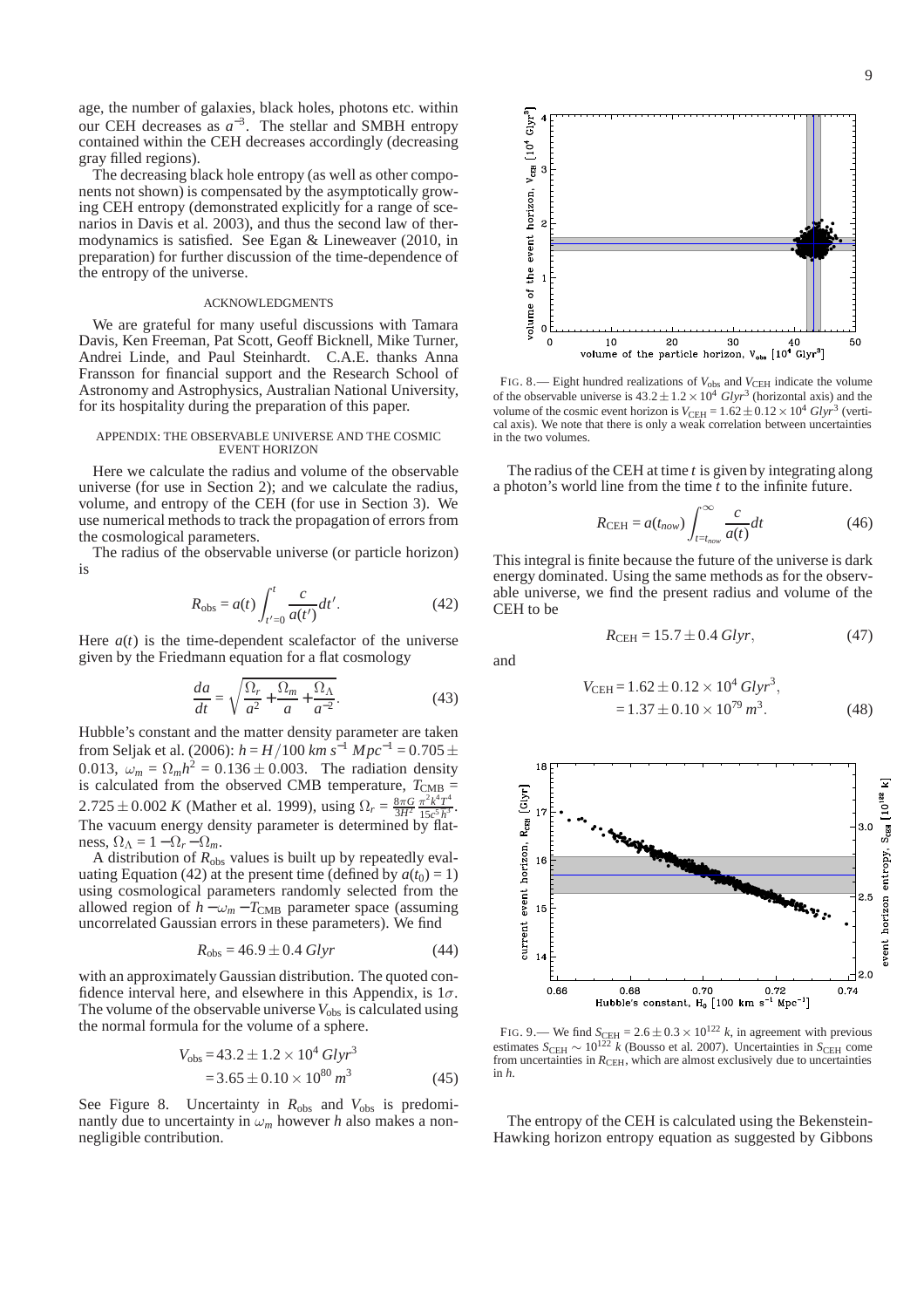

FIG. 10.— Proper distance to the event horizon is shown as a function of time. The vertical gray line represents the present age of the universe (and its width, the uncertainty in the present age). During dark energy domination, the proper radius, proper volume, and entropy of the CEH will monotonically increase, asymptoting to a constant.

& Hawking (1977).

$$
S_{\text{CEH}} = \frac{kc^3}{G\hbar} \frac{A}{4} = \frac{kc^3}{G\hbar} \pi R_{\text{CEH}}^2
$$
  
= 2.6 \pm 0.3 \times 10^{122} k (49)

Uncertainty in the CEH radius, volume, and entropy are dominated by uncertainties in Hubble's constant (Figure 9).

The CEH monotonically increases, asymptoting to a constant radius and entropy slightly larger than its current value (see Figure 10). We calculate the asymptotic radius, volume, and entropy to be

$$
R_{\text{CEH}}(t \to \infty) = 16.4 \pm 0.4 \text{ Glyr}
$$
  
= 1.55 \pm 0.04 \times 10^{26} m (50)

$$
V_{\text{CEH}}(t \to \infty) = 1.84 \pm 0.15 \times 10^4 \text{ Glyr}^3
$$
  
= 1.56 \pm 0.13 \times 10^{79} m^3 \t(51)

$$
S_{\text{CEH}}(t \to \infty) = 2.88 \pm 0.16 \times 10^{122} \, k. \tag{52}
$$